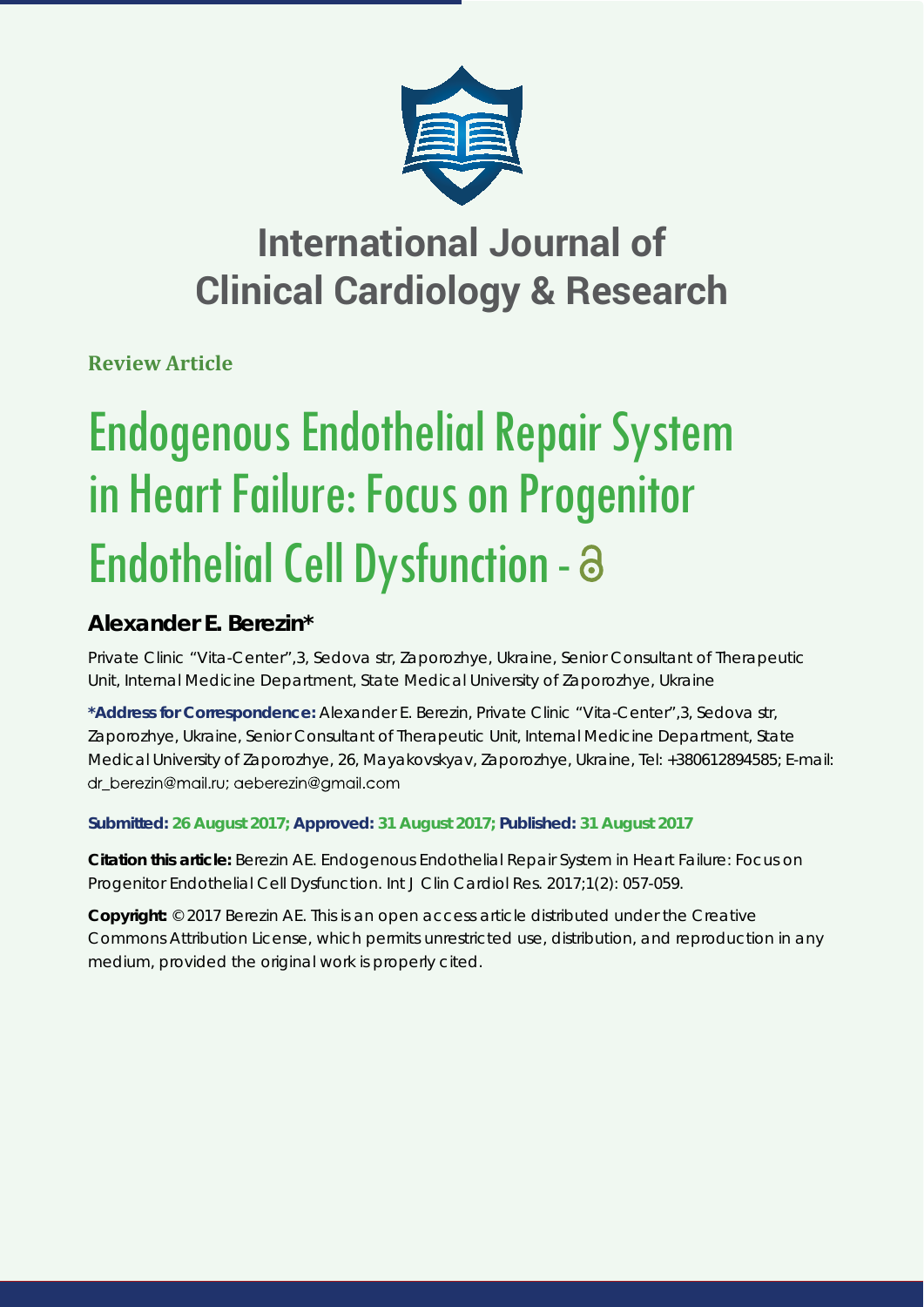#### **ABSTRACT**

Heart Failure (HF) a leading cause of premature death in patients with established Cardio Vascular (CV) disease. Although the global burden of HF is increasing, there is no evidence regarding promising results that improves long-term clinical outcomes especially for HF with preserved and mid-regional pump function. In this context, determination of the vulnerable populations at higher risk of HF development and progression is very promising. Endothelial Dysfunction (ED) plays a central role in the manifestation of HF regardless its phenotypes. There is a large body of evidence regarding that the Endothelial Progenitor Cells (EPCs) as a component of endogenous vascular repair system could be modified by several stimuli including epigenetic factors and thereby they are involved in the pathogenesis of ED. However, there is unclear whether EPC dysfunction is only whiteness of HF or it could be a factor of HF manifestation in vulnerable population. The short communication is depicted the uncertain role of EPC dysfunction in pathogenesis of HF.

**Keywords:** Heart failure; Biomarkers; Endothelial Progenitor Cells; Prediction.

#### **INTRODUCTION**

Heart Failure (HF) remains a leading cause of mortality in patients with established Cardio Vascular  $(CV)$  disease  $[1,2]$ . There is a strong trend toward reducing death rate due to HF associated with steady increased frequencies of newly manifested HF in developed countries, although in developing countries the HF mortality rate appears to be exaggeratedly high [3]. Identification of the vulnerable populations at higher risk of HF development and progression has now based on the early diagnosis of CV disease (atherosclerosis, hypertension, coronary heart disease, peripheral artery disease, and vasculitis) and metabolic states including diabetes, abdominal obesity, thyroid dysfunction, as well as other CV risk factors which may preexist CV diseases and particularly HF [4]. The short communication is depicted the uncertain role of EPC dysfunction in pathogenesis of HF.

#### **Endothelial dysfunction in HF**

Endothelial Dysfunction (ED) is considered an integral state in the development of HF regardless its phenotypes [5] and even contributes in clinical outcomes across all stages of CV continuum [6]. There is a large body of evidence regarding that the exhausted reparative ability of vasculature in resulting in several factors including pre-existing co-morbidities, some severe diseases that had appeared prior HF manifestation (trauma, infections, inflammatory diseases), and traditional CV risk factors could be primary reasons for loss of endothelial cell integrity and shaping ED [7-9]. In this context, Endothelial Progenitor Cells (EPCs) that are mobbed from bone marrow precursors and peripheral tissue residences and involved in reparative processes through differentiation and turn-into mature endothelial cells are promising biomarkers of ED with possible predictive value [10,11].

#### Endothelial progenitor cell dysfunction: definition and **role in HF**

EPC dysfunction is determined as weak function and / or decreased circulating number of endothelial precursors [12]. Indeed, decreased number of circulating EPCs was found a strong predictor of CV death, CV outcomes and HF-related events in HF patients with reduced and preserved left ventricular ejection fraction independently etiology of the disease [12-14].

On the other hand, EPCs that circulate in the peripheral blood in patients at higher risk of HF and in individuals with established HF presented lowered survival ability and partially inconvenience to be differentiated to mature endothelial cells under influence of essential innate stimuli including transforming growth factorbeta, tumor necrosis factor-alpha (TNF- $\alpha$ ) and other inflammatory cytokines [15,16]. This phenomenon was previously described as EPC dysfunction and it was widely diagnosed in the patients with diabetes, abdominal obesity, hypertension and other CV risk factors [17]. Interesting, that all these factors promote oxidative stress and mitochondrial dysfunction in target cells including EPCs that is suitable for different pathophysiological stages of HF.

#### **EPC dysfunction as a central player in HF risk development**

Although number and functionality of EPCs have validated to be strong predictors of HF risk development and advance, it had been remained unclear whether EPC dysfunction is only whiteness of HF or it could be a factor of HF manifestation in vulnerable population. However, recent clinical trials have not confirmed ability of EPC collected from the patients with established HF having recovered function after treatment including cardiac rehabilitation programs, while a number of circulating EPCs may recover completely in some cases [18-20]. It has been suggested that the altered immune pattern of EPCs, which could be determined prior HF, is central player in worsening vascular / endothelial reparation and contributes in ED [21]. Probably EPC functionality could be regulated by some epigenetic factors influencing on ability of precursors to differentiate into mature cells including endothelial cells. Moreover, it has noted that there is possibility to change of endothelial cell immune phenotype to cardiac cell phenotype in animal model [22]. Whether similar effects trigger structure and functional abnormality in cell precursors that involve in the pathogenesis of HF is not well established, although accumulation of reactive oxygen species leading to the swelling and fragmentation of mitochondria of EPCs has now described as factor of decreased repair ability of precursors [23]. Indeed, enhancement of oxidative stress and mitochondrial dysfunction of EPCs may negatively effect of number and function of one's (mobbing, proliferation, regeneration, apoptosis, differentiation, cell-cell interaction, survival) through intracellular signaling pathways (Akt/nitric oxide, PI3K/nitric oxide), which may operate in signal-regulated kinase and the inflammatory genes expression, such as interleukin-6 and TNF-α, and synthesis of specific mi RNAs (-126, -128, -130) [24,25]. Finally, epigenetically modified EPCs are not able to maintain the homeostasis of vasculature and trigger inadequate endothelial responses that realize ED and micro vascular inflammation. Probably, this model may be taken into consideration for creating novel molecular biomarkers of HF and target for personal treatment of the disease.

#### **CONCLUSIONS**

Evidence emerging from both animal and clinical studies has shown that EPC dysfunction may be crucial for pathogenesis of HF and however it is not excluded that worsening endogenous vascular repair system including EPCs could play a pivotal role in the